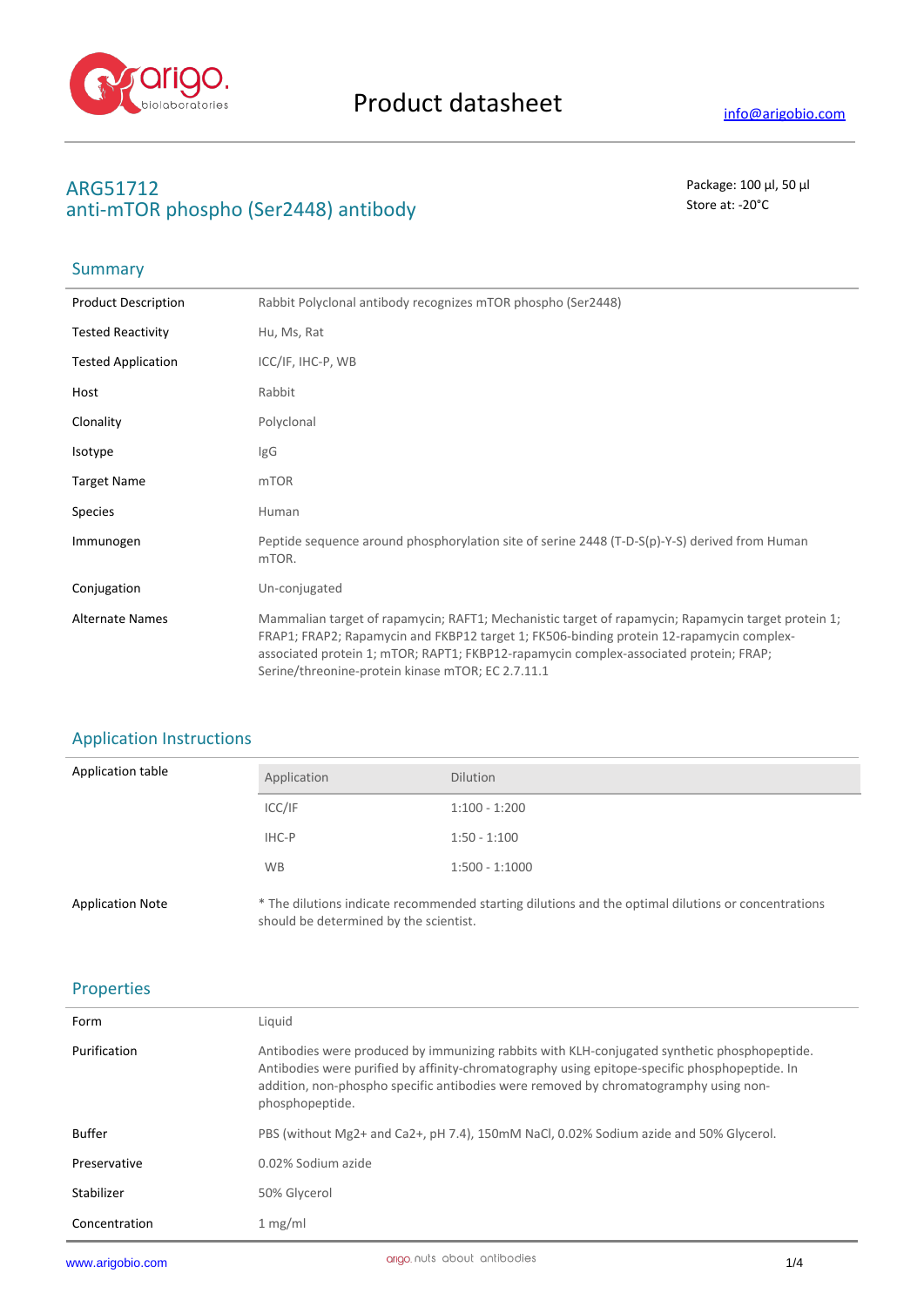Storage instruction For continuous use, store undiluted antibody at 2-8°C for up to a week. For long-term storage, aliquot and store at -20°C. Storage in frost free freezers is not recommended. Avoid repeated freeze/thaw cycles. Suggest spin the vial prior to opening. The antibody solution should be gently mixed before use.

Note **For laboratory research only, not for drug, diagnostic or other use.** 

## Bioinformation

Gene Symbol MTOR Gene Full Name mechanistic target of rapamycin (serine/threonine kinase) Background Kinase subunit of both mTORC1 and mTORC2, which regulate cell growth and survival in response to

| Function      | nutrient and hormonal signals. mTORC1 is activated in response to growth factors or amino-acids. Amino-<br>acid-signaling to mTORC1 is mediated by Rag GTPases, which cause amino-acid-induced relocalization of<br>mTOR within the endomembrane system. Growth factor-stimulated mTORC1 activation involves<br>AKT1-mediated phosphorylation of TSC1-TSC2, which leads to the activation of the RHEB GTPase that<br>potently activates the protein kinase activity of mTORC1. Activated mTORC1 up-regulates protein<br>synthesis by phosphorylating key regulators of mRNA translation and ribosome synthesis. mTORC1<br>phosphorylates EIF4EBP1 and releases it from inhibiting the elongation initiation factor 4E (eiF4E).<br>mTORC1 phosphorylates and activates S6K1 at 'Thr-421', which then promotes protein synthesis by<br>phosphorylating PDCD4 and targeting it for degradation. mTORC2 is also activated by growth factors, but<br>seems to be nutrient-insensitive. mTORC2 seems to function upstream of Rho GTPases to regulate the<br>actin cytoskeleton, probably by activating one or more Rho-type guanine nucleotide exchange factors.<br>mTORC2 promotes the serum-induced formation of stress-fibers or F-actin. mTORC2 plays a critical role in<br>AKT1 'Ser-473' phosphorylation, which may facilitate the phosphorylation of the activation loop of AKT1<br>on 'Thr-308' by PDK1 which is a prerequisite for full activation. mTORC2 regulates the phosphorylation of<br>SGK1 at 'Ser-422'. mTORC2 also modulates the phosphorylation of PRKCA on 'Ser-657'.<br>Serine/threonine protein kinase which is a central regulator of cellular metabolism, growth and survival in<br>response to hormones, growth factors, nutrients, energy and stress signals. MTOR directly or indirectly<br>regulates the phosphorylation of at least 800 proteins. Functions as part of 2 structurally and functionally<br>distinct signaling complexes mTORC1 and mTORC2 (mTOR complex 1 and 2). Activated mTORC1 up-<br>regulates protein synthesis by phosphorylating key regulators of mRNA translation and ribosome<br>synthesis. This includes phosphorylation of EIF4EBP1 and release of its inhibition toward the elongation<br>initiation factor 4E (eiF4E). Moreover, phosphorylates and activates RPS6KB1 and RPS6KB2 that promote<br>protein synthesis by modulating the activity of their downstream targets including ribosomal protein S6,<br>eukaryotic translation initiation factor EIF4B, and the inhibitor of translation initiation PDCD4. Stimulates<br>the pyrimidine biosynthesis pathway, both by acute regulation through RPS6KB1-mediated<br>phosphorylation of the biosynthetic enzyme CAD, and delayed regulation, through transcriptional<br>enhancement of the pentose phosphate pathway which produces 5-phosphoribosyl-1-pyrophosphate<br>(PRPP), an allosteric activator of CAD at a later step in synthesis, this function is dependent on the<br>mTORC1 complex. Regulates ribosome synthesis by activating RNA polymerase III-dependent<br>transcription through phosphorylation and inhibition of MAF1 an RNA polymerase III-repressor. In parallel<br>to protein synthesis, also regulates lipid synthesis through SREBF1/SREBP1 and LPIN1. To maintain energy<br>homeostasis mTORC1 may also regulate mitochondrial biogenesis through regulation of PPARGC1A.<br>mTORC1 also negatively regulates autophagy through phosphorylation of ULK1. Under nutrient<br>sufficiency, phosphorylates ULK1 at 'Ser-758', disrupting the interaction with AMPK and preventing<br>activation of ULK1. Also prevents autophagy through phosphorylation of the autophagy inhibitor DAP.<br>mTORC1 exerts a feedback control on upstream growth factor signaling that includes phosphorylation<br>and activation of GRB10 a INSR-dependent signaling suppressor. Among other potential targets mTORC1<br>may phosphorylate CLIP1 and regulate microtubules. As part of the mTORC2 complex MTOR may regulate<br>other cellular processes including survival and organization of the cytoskeleton. Plays a critical role in the<br>phosphorylation at 'Ser-473' of AKT1, a pro-survival effector of phosphoinositide 3-kinase, facilitating its<br>activation by PDK1. mTORC2 may regulate the actin cytoskeleton, through phosphorylation of PRKCA,<br>PXN and activation of the Rho-type guanine nucleotide exchange factors RHOA and RAC1A or RAC1B.<br>mTORC2 also regulates the phosphorylation of SGK1 at 'Ser-422'. Regulates osteoclastogensis by adjusting<br>the expression of CEBPB isoforms (By similarity). [UniProt] |
|---------------|-------------------------------------------------------------------------------------------------------------------------------------------------------------------------------------------------------------------------------------------------------------------------------------------------------------------------------------------------------------------------------------------------------------------------------------------------------------------------------------------------------------------------------------------------------------------------------------------------------------------------------------------------------------------------------------------------------------------------------------------------------------------------------------------------------------------------------------------------------------------------------------------------------------------------------------------------------------------------------------------------------------------------------------------------------------------------------------------------------------------------------------------------------------------------------------------------------------------------------------------------------------------------------------------------------------------------------------------------------------------------------------------------------------------------------------------------------------------------------------------------------------------------------------------------------------------------------------------------------------------------------------------------------------------------------------------------------------------------------------------------------------------------------------------------------------------------------------------------------------------------------------------------------------------------------------------------------------------------------------------------------------------------------------------------------------------------------------------------------------------------------------------------------------------------------------------------------------------------------------------------------------------------------------------------------------------------------------------------------------------------------------------------------------------------------------------------------------------------------------------------------------------------------------------------------------------------------------------------------------------------------------------------------------------------------------------------------------------------------------------------------------------------------------------------------------------------------------------------------------------------------------------------------------------------------------------------------------------------------------------------------------------------------------------------------------------------------------------------------------------------------------------------------------------------------------------------------------------------------------------------------------------------------------------------------------------------------------------------------------------------------------------------------------------------------------------------------------------------------------------------------------------------------------------------------------------------------------------------------------------------------------------------------------------------------------------------------------------------------------------------------------------------------------------------------------------------------------------------------------------------------------------------------------------------------------------------------------------------------------------------------------------------------------------------------------------------------------------------------------------------------------------------------------------------------------------------------------------------------------------------------------------------------------------------------------------------------------------------------------------------------------------------------------------------------------------------------------------------------------------------------------------------------------------------------------------------------------------------------------------------------------------------------------------|
| Highlight     | Related Antibody Duos and Panels:<br>ARG30052 Phospho mTOR Antibody Duo (Total, pS2448)<br>Related products:<br>mTOR antibodies: mTOR Duos / Panels: Anti-Rabbit IgG secondary antibodies;                                                                                                                                                                                                                                                                                                                                                                                                                                                                                                                                                                                                                                                                                                                                                                                                                                                                                                                                                                                                                                                                                                                                                                                                                                                                                                                                                                                                                                                                                                                                                                                                                                                                                                                                                                                                                                                                                                                                                                                                                                                                                                                                                                                                                                                                                                                                                                                                                                                                                                                                                                                                                                                                                                                                                                                                                                                                                                                                                                                                                                                                                                                                                                                                                                                                                                                                                                                                                                                                                                                                                                                                                                                                                                                                                                                                                                                                                                                                                                                                                                                                                                                                                                                                                                                                                                                                                                                                                                                                        |
| Research Area | Cancer antibody; Cell Biology and Cellular Response antibody; Gene Regulation antibody; Metabolism                                                                                                                                                                                                                                                                                                                                                                                                                                                                                                                                                                                                                                                                                                                                                                                                                                                                                                                                                                                                                                                                                                                                                                                                                                                                                                                                                                                                                                                                                                                                                                                                                                                                                                                                                                                                                                                                                                                                                                                                                                                                                                                                                                                                                                                                                                                                                                                                                                                                                                                                                                                                                                                                                                                                                                                                                                                                                                                                                                                                                                                                                                                                                                                                                                                                                                                                                                                                                                                                                                                                                                                                                                                                                                                                                                                                                                                                                                                                                                                                                                                                                                                                                                                                                                                                                                                                                                                                                                                                                                                                                                |
| Calculated Mw | antibody<br>289 kDa                                                                                                                                                                                                                                                                                                                                                                                                                                                                                                                                                                                                                                                                                                                                                                                                                                                                                                                                                                                                                                                                                                                                                                                                                                                                                                                                                                                                                                                                                                                                                                                                                                                                                                                                                                                                                                                                                                                                                                                                                                                                                                                                                                                                                                                                                                                                                                                                                                                                                                                                                                                                                                                                                                                                                                                                                                                                                                                                                                                                                                                                                                                                                                                                                                                                                                                                                                                                                                                                                                                                                                                                                                                                                                                                                                                                                                                                                                                                                                                                                                                                                                                                                                                                                                                                                                                                                                                                                                                                                                                                                                                                                                               |
| PTM           | Autophosphorylates when part of mTORC1 or mTORC2. Phosphorylation at Ser-1261, Ser-2159 and<br>Thr-2164 promotes autophosphorylation. Phosphorylation in the kinase domain modulates the<br>interactions of MTOR with RPTOR and PRAS40 and leads to increased intrinsic mTORC1 kinase activity.                                                                                                                                                                                                                                                                                                                                                                                                                                                                                                                                                                                                                                                                                                                                                                                                                                                                                                                                                                                                                                                                                                                                                                                                                                                                                                                                                                                                                                                                                                                                                                                                                                                                                                                                                                                                                                                                                                                                                                                                                                                                                                                                                                                                                                                                                                                                                                                                                                                                                                                                                                                                                                                                                                                                                                                                                                                                                                                                                                                                                                                                                                                                                                                                                                                                                                                                                                                                                                                                                                                                                                                                                                                                                                                                                                                                                                                                                                                                                                                                                                                                                                                                                                                                                                                                                                                                                                   |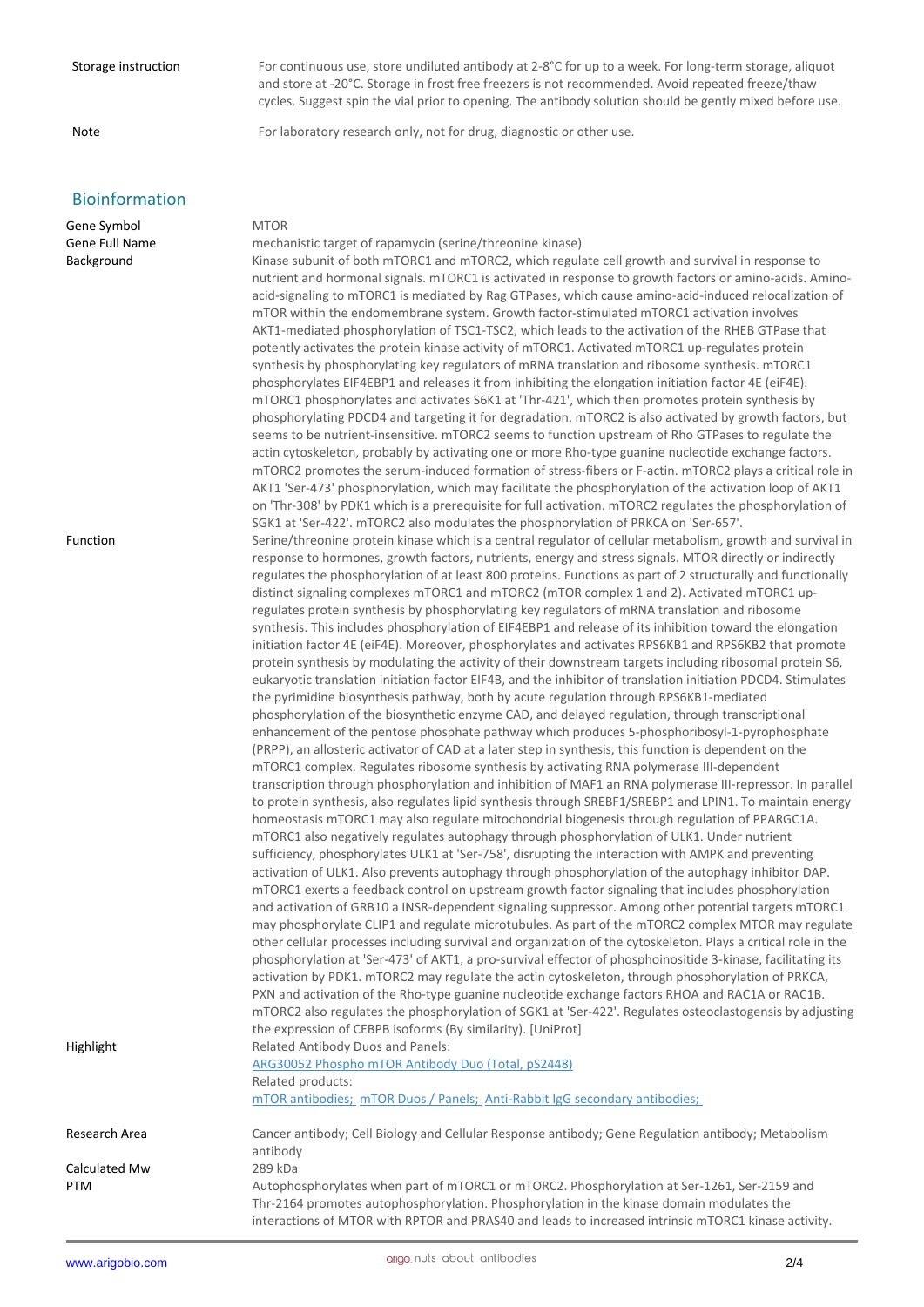### Images



#### **ARG51712 anti-mTOR phospho (Ser2448) antibody WB image**

Western blot: Extracts from HeLa cells, treatedwith IFNa or calf intestinal phosphatase (CIP), stained with ARG51712 anti-mTOR phospho (Ser2448) antibody.



#### **ARG51712 anti-mTOR phospho (Ser2448) antibody WB image**

Western blot: Extracts from 293 cells untreatedor treated with PMA stained with ARG51712 anti-mTOR phospho (Ser2448) antibody.



#### **ARG51712 anti-mTOR phospho (Ser2448) antibody IHC-P image**

Immunohistochemistry: Paraffin-embedded Human breast carcinoma tissue stained with ARG51712 anti-mTOR phospho (Ser2448) antibody (left) or the same antibody preincubated with blocking peptide (right).



#### **ARG51712 anti-mTOR phospho (Ser2448) antibody ICC/IF image**

Immunofluorescence: methanol-fixed MCF cells stained with ARG51712 anti-mTOR phospho (Ser2448) antibody.